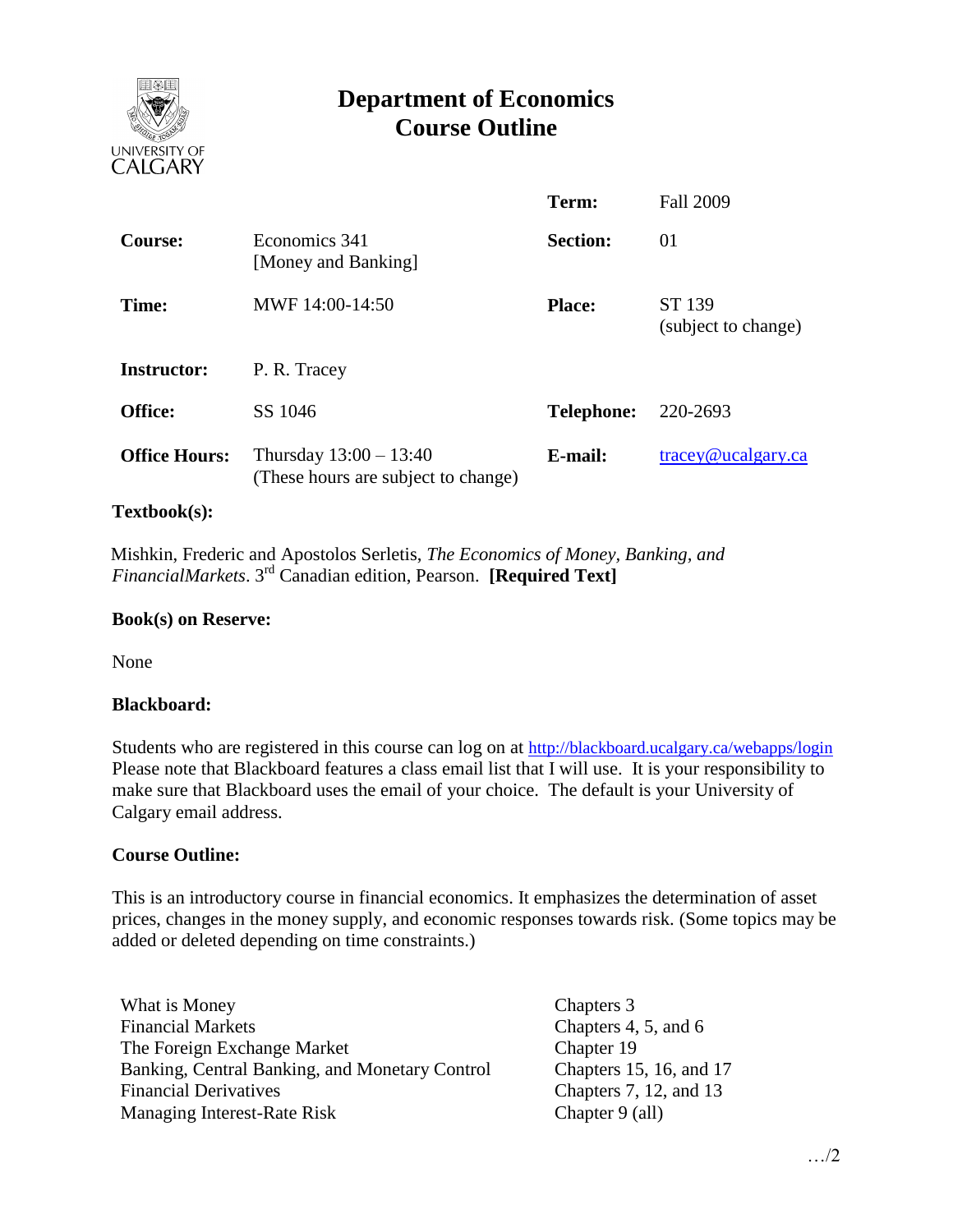## **Grade Determination and Final Examination Details:**

| Midterm Test #1          | Wednesday, October 7, 2009  | 25%   | 40 minutes |
|--------------------------|-----------------------------|-------|------------|
| Midterm Test #2          | Wednesday, October 28, 2009 | 25%   | 40 minutes |
| <b>Final Examination</b> | Scheduled by Registrar      | 50%   | 2 hours    |
|                          |                             | 100\% |            |

Tests and the final exam are marked on a numerical (percentage) basis. These grades are added using the weights listed above and converted to letter grades. As a guide to determining standing, these letter grade equivalences will generally apply:

| $A+97-100$    | $B+ 84-88$    | $C+ 73-75$  | $D+ 57 - 61$ |
|---------------|---------------|-------------|--------------|
| A $92-96$     | $B = 79 - 83$ | C $67 - 72$ | D $50 - 56$  |
| $A - 89 - 91$ | $B - 76 - 78$ | $C-62-66$   | $F = 0 - 49$ |

The midterm exam will be held in class on the date indicated. The time and location of the final exam, which will be two hours in length, will be scheduled by the Registrar's Office. Exam questions may consist of multiple choice questions. The use of a non-programmable calculator during exams is permitted. The use of graphing calculators, computers, and cell phones is not permitted.

## **Notes:**

- 1. Students should be aware that no "make-up" midterms will be given. Any student who finds it necessary to miss the midterm must notify the instructor in advance and produce a valid medical certificate or other required documentation in order to have the weighting moved to the final examination. Note that deferred final examinations may contain short/long answer questions. Also, deferred final examinations do not have to cover the same material or have the same format as the regular final examination.
- 2. Examinations will not be given prior to the scheduled date.
- 3. Students will not be given extra time to complete tests and exams.
- 4. Students should be aware of the academic regulations outlined in The University of Calgary Calendar.
- 5. Students seeking reappraisal of a piece of graded term work should discuss their work with the instructor *within* 15 days of work being returned to class; however, the earliest that grades will be discussed will be two days after the return of an assignment or examination.
- 6. Students will be responsible for all material listed on the course outline, regardless of whether or not the material has been covered in class, unless the instructor notifies the class that the material will not be covered.